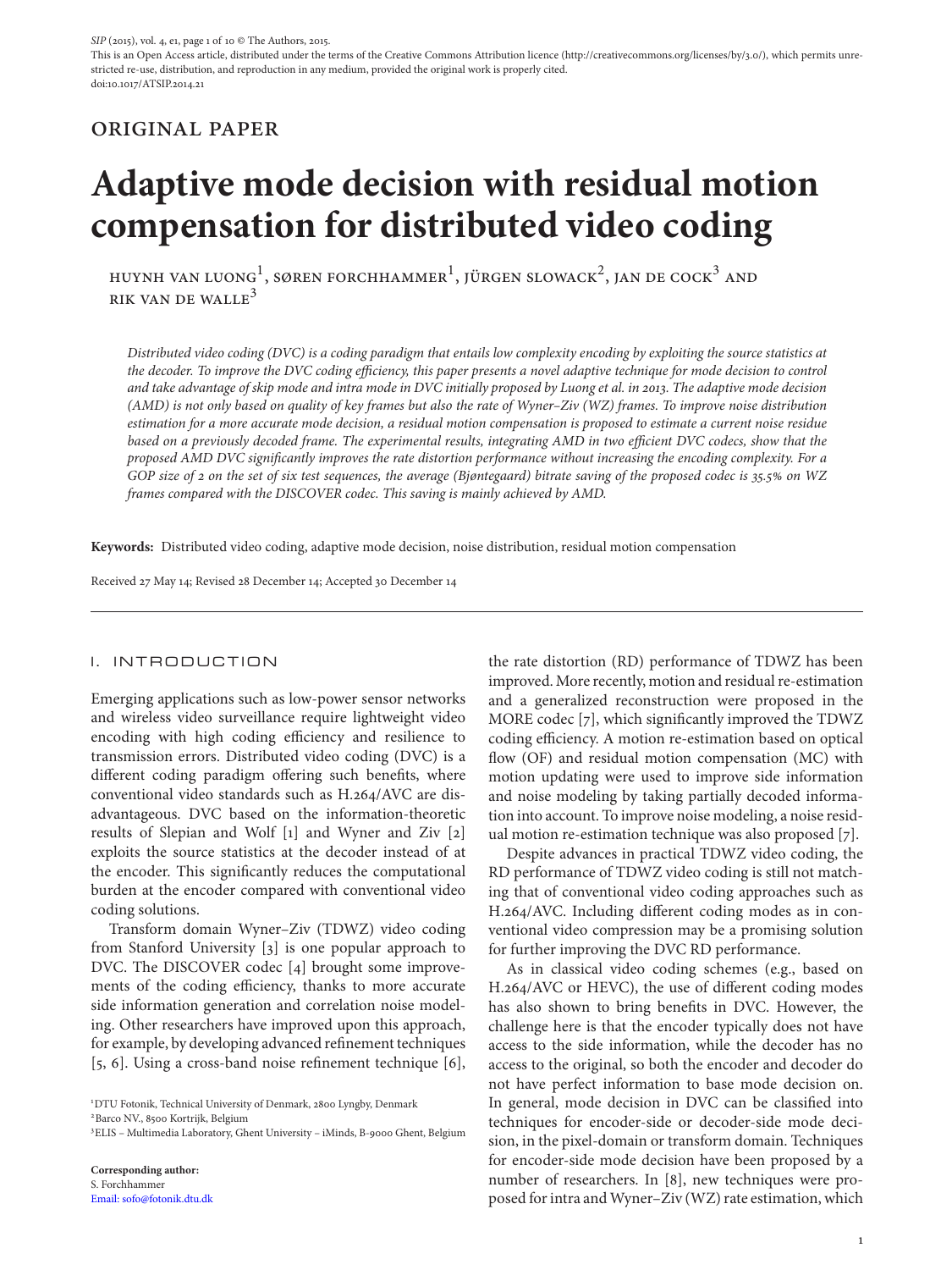drive a block-based encoder-side mode decision module deciding whether or not intra-coded information needs to be sent to the decoder in addition to the WZ bits. The work in [9] proposed to decide between WZ and intra blocks based on spatiotemporal features, including the temporal difference and spatial pixel variance. This reduces temporal flickering significantly, according to the authors. Instead of a pixel-domain approach, in [10] it was proposed to use Lagrange-based transform-domain mode decision in a feedback-channel free DVC system. In this system, a coarse estimation of the side information is generated at the encoder to aid the mode decision and rate estimation process. In contrast to these techniques, decoder-side mode decision has been proposed as well.

In [11–13], it was proposed to exploit different coding modes, where the coding modes are entirely decided at the decoder. In [11, 12], skipping or deciding between skipping or WZ coding for coefficient bands or bitplanes is proposed. The modes were decided based on a threshold using estimated rate and distortion values. More theoretically, the work in [13] has developed techniques for RDbased decoder-side mode decision. The decoder-side mode decision takes the side information position in the quantization bin into account to determine the coding modes at the coefficient and bitplane levels. At coefficient level, whether to skip the entire coefficient band or not is decided using a coefficient band skip criterion. At the bitplane level, if the coefficient band is not skipped, the decoder is granted the choice between three different coding modes namely skip, WZ coding, and intra coding modes. More recently, a method for deciding among temporal, inter-view, and fused side information was developed in [14], which is based on observing the parity bitrate needed to correct the temporal and interview interpolations for a small number of WZ frames.

In this paper, we continue with the decoder-side mode decision for a TDWZ codec extending the work of [15]. The mode decisions are significantly impacted by the correlation model that was enhanced by the refinement techniques proposed in DVC [6, 7]. To take advantage of both the refinement techniques in [6, 7] and the decoder-side mode decision in [13], this paper proposes a decoder side adaptive mode decision (AMD) technique for TDWZ video coding. The mode decision uses estimated rate values to form an AMD and develop a residual MC to generate a more accurate correlation noise. The proposed AMD is integrated with the DVC codec in [6] to enhance the RD performance of the TDWZ scheme and evaluate the benefits of AMD as in [15]. Thereafter, the AMD technique is also integrated with a state-of-the-art, but also more complex DVC codec [7].

To sum up, in this paper we extend the presentation of AMD initially presented in [15] and additionally integrate the techniques with the advanced MORE DVC [7] to achieve state-of-the-art results by integration in two highly efficient DVC codecs and evaluate the generality of the AMD techniques presented. The rest of this paper is organized as follows. In Section [II,](#page-1-0) the proposed DVC architecture, including the AMD technique is presented. The AMD and residual MC techniques proposed are described in Section [III.](#page-2-0) Section [IV](#page-5-0) evaluates and compares the performance of our approach to other existing methods.

#### <span id="page-1-0"></span>II. THE PROPOSED DVC ARCHITEC-TURE

The architecture of an efficient TDWZ video codec with a feedback channel [3, 4] is depicted in Fig. [1.](#page-2-1) The input video sequence is split into key frames and WZ frames, where the key frames are intra coded using conventional video coding techniques such as H.264/AVC intra coding. The WZ frames are transformed  $(4\times4$  DCT), quantized and decomposed into bitplanes. Each bitplane is in turn fed to a ratecompatible LDPC accumulate (LDPCA) encoder [16] from most significant bitplane to least significant bitplane. The parity information from the output of the LDPCA encoder is stored in a buffer from which bits are requested by the decoder through a feedback channel.

At the decoder side, overlapped block motion compensation (OBMC) [6] is applied to generate a prediction of each WZ frame available at the encoder side. This prediction is referred to as the side information (*Y*). The decoder also estimates the noise residue  $(R_0)$  between the SI and the original frame at the encoder. This noise residue is used to derive the noise parameter  $\alpha_0$  that is used to calculate softinput information (conditional probabilities  $Pr_0$ ) for each bit in each bitplane. Given the SI and correlation model, soft input information is calculated for each bit in one bitplane. This serves as the input to the LDPCA decoder. For each bitplane (ordered from most to least significant bitplane), the decoder requests bits from the encoder's buffer via the feedback channel until decoding is successful (using a CRC as confirmation). After all bitplanes are successfully decoded, the WZ frame can be reconstructed through centroid reconstruction followed by inverse transformation.

To improve RD performance of TDWZ video coding as in DISCOVER [4], a cross-band noise model [6] utilizing cross-band correlation based on the previously decoded neighboring bands and a mode decision technique [13] have been introduced. In this paper, we integrate these and additionally propose an AMD by adapting mode decisions based on the estimated rate and compensating residual motions to further improve the RD performance.

The proposed techniques including the novel AMD in Section II[IA](#page-2-2) and the residual MC in Section II[IB](#page-3-0) are integrated in the cross-band DVC scheme [6] as shown in Fig. [1.](#page-2-1) The mode decision, *S*, selects among the three modes skip, arithmetic, or WZ coding for each bitplane to be coded. The mode information is updated and sent by the decoder to the encoder after each bitplane is completely processed. The residual MC generates the additional residue *R*<sup>1</sup> along with the original residue  $R_0$  generated by the OBMC technique [6] of the side information generation. Thereafter, the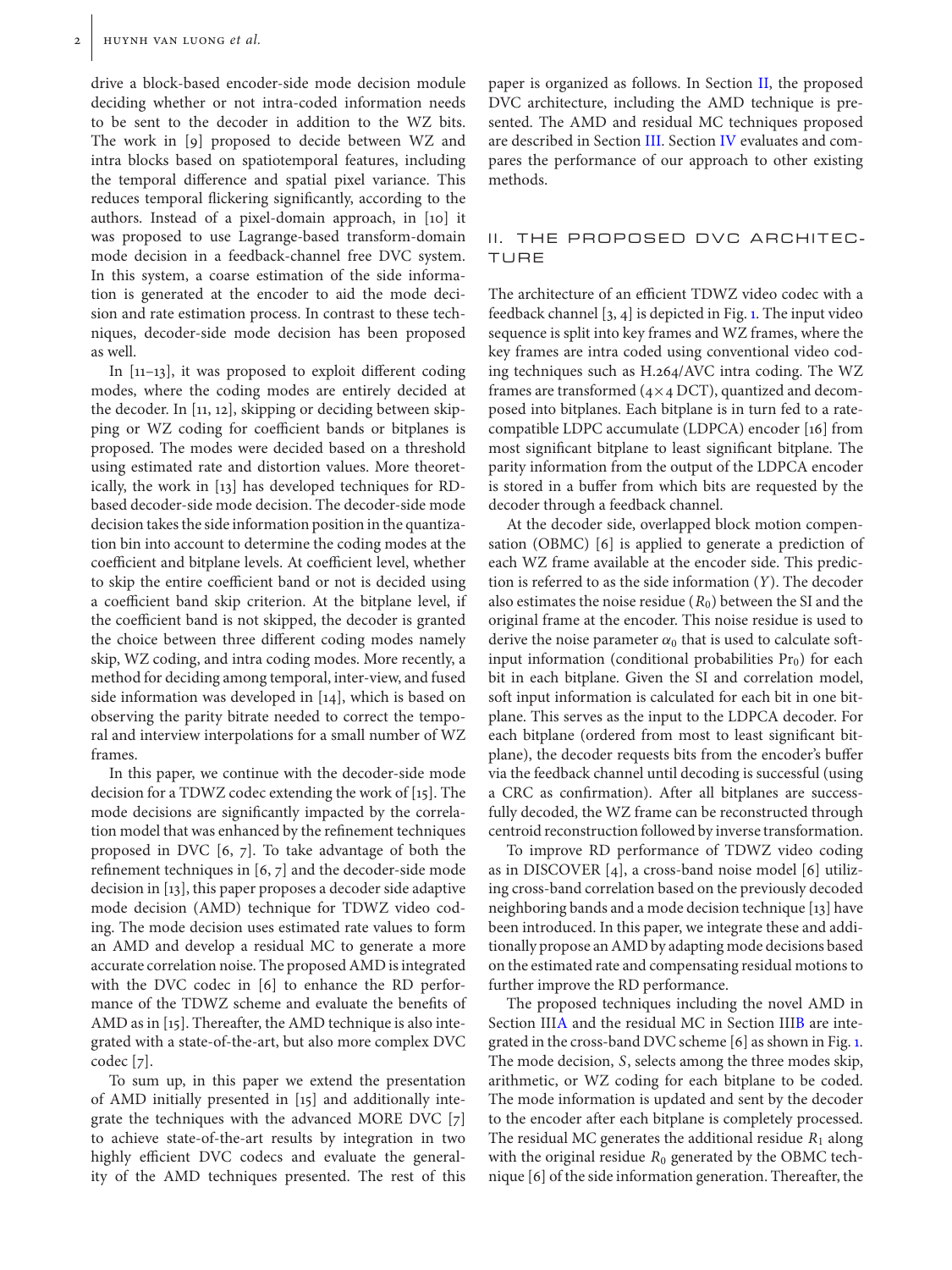

<span id="page-2-1"></span>**Fig. 1.** AMD TDWZ video architecture enhancing the cross-band DVC [6].

cross-band noise model [6] produces the parameters  $\alpha_0$ ,  $\alpha_1$ for estimating the corresponding soft inputs  $Pr_0$ ,  $Pr_1$  for the multiple input LDPCA decoder [17]. When all bitplanes are decoded, the coefficients are reconstructed and the inverse transform converts the results to the decoded WZ frames -*X*. These frames -*X* are also used along with SI frame *Y* for the residual MC to generate the residual frame  $R_1$  for the next frame to be decoded.

It can be noted that the techniques proposed in this architecture are require most processing on the decoder side. At the encoder, mode selection, *S*, is added, reacting to the mode selected by the decoder, and arithmetic coding is included as a mode, i.e. only minor changes are applied to the encoder. The skip mode added simplifies, when selected, the processing at both the encoder and decoder. The mode decision feed-back has the bitplane as finest granularity, i.e. a coarser granularity than that used with the LDPCA decoder. Thus the complexity of the encoder is still low. On the decoder side, on the one hand the proposed techniques consume additional computations, but on the other hand the number of feedback messages is reduced and when selected arithmetic decoding is simpler than repeated iterative LDPCA decoding. In this paper, we focus on the encoder complexity. In [18], a frame work to reduce the number of feedback requests is presented. This could be extended and adapted to the DVC codec presented here.

### <span id="page-2-0"></span>III. AMD WITH RESIDUAL MOTION COMPENSATION FOR DISTRIBUTED VIDEO CODING

This section proposes the AMD integrated with the residual MC. The AMD determines coding modes using not only the estimated cost for WZ coding as in [13], but also utilizing the estimated WZ rate to optimize the mode decision during decoding. Moreover, the novel residual MC is integrated to make the noise modeling more accurate and thus the mode decision more effective by exploiting information from previously decoded frames. These proposed techniques are integrated in the cross-band DVC scheme [6] as shown in Fig. [1](#page-2-1) to improve the coding efficiency.

#### <span id="page-2-2"></span>**A) The AMD using estimated rate**

The techniques for mode decision as employed in our codec extend the method in [13]. Let *X* denote the original WZ frame and *Y* denote the side information frame. The cost for WZ coding a coefficient  $X_k$  with index  $k$  in a particular coefficient band is defined as [13]:

<span id="page-2-3"></span>
$$
C_{WZ}^k = H(Q(X_k)|Y_k = y_k) + \lambda E[|X_k - \widehat{X}_k||Y_k = y_k].
$$
\n(1)

The first term in this sum denotes the conditional entropy of the quantized coefficient  $Q(X_k)$  given the side information. The second term consists of the Lagrange parameter λ multiplied by the mean absolute distortion between the original coefficient  $X_k$  and its reconstruction  $\overline{X}_k$ , given the side information. Entropy and distortion are calculated as in [13].

To calculate cost for skipping using [\(1\)](#page-2-3) for the coefficient  $X_k$  [13], we set the entropy,  $H() = 0$ , representing the variable contribution after coding the mode. This gives:

<span id="page-2-4"></span>
$$
C_{skip}^k = \lambda \frac{1}{\alpha},\tag{2}
$$

where  $\alpha$  is the noise parameter and  $1/\alpha$  gives the expected value, *E* [].

Often RD optimization in video coding is based on a Lagrangian expression  $J = D + \lambda R$ , where *D* is the distortion and the rate. The expression we use [\(1\)](#page-2-3) is, in these terms, based on the cost  $C = R + \lambda D$ . One reason is that in skip mode *R* is small, thus by shifting lambda to the distortion term, the exact value of *R* is less important and we can even set the contribution of having coded the mode to 0 for skip.

If  $C_{skip}^{k} < C_{WZ}^{k}$  for all coefficients in a coefficient band, all bitplanes in the coefficient band are skipped and the side information is used as the result. Otherwise, bitplane-level mode decision is performed to decide between bitplanelevel skip, intra, or WZ coding as described in [13]. The coding mode for each bitplane is communicated to the encoder through the feedback channel. It can be remarked that the mode information for each band is coded by 1 bit, e.g. 0 for skipped and 1 for not skipped. Thereafter, for a band which is not skipped, the information for each bitplane mode is coded by two bits for skip, intra, and WZ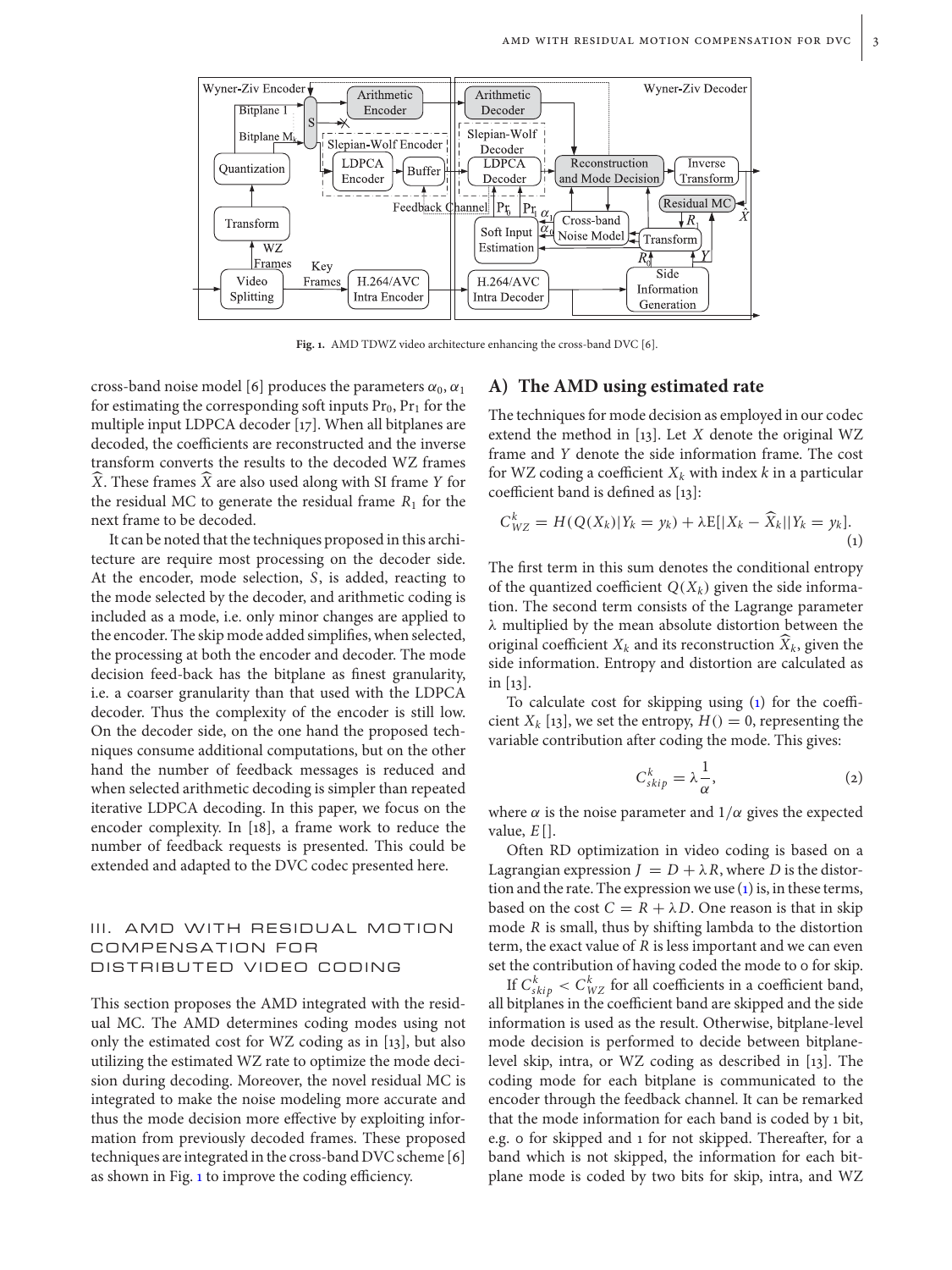modes. Thus the number of feedback instances is reduced especially for skip coding at band level, but also for skip and intra at the bitplane level. We shall include the mode decision feedback bits in the code length when reporting results. Depending on the number of bands and corresponding bitplanes which are used for each QP point, the contribution by mode decision to the rates is relatively small compared to the total coding rate. For example, the mode information for QP 8, which has 15 bands coded in 63 bitplanes, needs the highest bits with 141 bits at most for coding modes ( $1\times15$ bands  $+ 2 \times 63$  bitplanes not skipped).

One of the contributions in this paper is to extend the method above. Instead of using a sequence-independent formula for  $\lambda$  as in [13], we propose to vary the Lagrange parameter depending on the sequence characteristics.

As a first step, results are generated for a range of lambdas and WZ quantization points, using the sequences *Foreman, Coastguard, Hall Monitor*, and *Soccer* (QCIF, 15Hz, and GOP2), which are typical for DVC, for training. Wherever necessary, the intra quantization parameter (QP) of the key frames is adjusted, so that the qualities of WZ frames and intra frames are comparable (i.e., within a 0.3 dB difference) for each of the RD points. For each sequence and WZ quantization matrix, the optimal lambda(s) are identified by selecting the set providing the best RD curve. These points are then used to create a graph of (optimal) lambdas as a function of the intra QP, as in Fig. [2.](#page-3-1) For each test sequence, the points were fitted with a continuous exponential function, where it can be noted that four reasonable QP points are considered sufficient in this work. This results in an approximation of the optimal lambda as a function of the intra QP, for each test sequence, i.e.

$$
\lambda = a e^{-b \cdot \text{QP}},\tag{3}
$$

where QP denotes the intra QP of the key frames, and *a* and *b* are constants. The optimal  $\lambda$  is obtained by the work in [13] with fixed  $a = 7.6$  and  $b = 0.1$  for all sequences.

As shown in Fig. [2,](#page-3-1) the optimal  $\lambda$  differs among the sequences. Typically, for sequences with less motion (such as *Hall Monitor*), the optimal  $\lambda$  is lower to give more weight to the rate term in  $(1)$  and consequently encourage skip mode. On the other hand, for sequences with complex motion such as *Soccer*, the distortion introduced in the



<span id="page-3-1"></span>**Fig. 2.** Experiments on optimal λ.

case of skip mode is significant due to errors in the side information, so that higher values for  $\lambda$  give better RD results.

The results in Fig. [2](#page-3-1) are exploited to estimate the optimal λ on a frame-by-frame basis during decoding. The approach taken is – relatively simple – to look at the rate. Apart from the graph (Fig. [2\)](#page-3-1) we also store the average rate per WZ frame associated with each of the points. For sequences with simple motion characteristics (e.g., *Hall Monitor*, *Coastguard*), for the same intra QP, the WZ rate is typically lower than for more complex sequences such as *Foreman* and *Soccer*. Therefore, during decoding, we first estimate the WZ rate and compare this estimate with the results in Fig. [2](#page-3-1) to estimate the optimal lambda. Specifically, the WZ rate *ri* for the current frame is estimated as the median (med) of the WZ rates*ri*−3,*ri*−<sup>2</sup> *ri*−<sup>1</sup> of the three previously decoded WZ frames (as in [18]):

<span id="page-3-2"></span>
$$
r_i = \text{med}(r_{i-1}, r_{i-2}, r_{i-3}). \tag{4}
$$

It can be noted that the first three WZ frames are coded using only intra and skip mode as in [18]. The estimated  $r_i$  [\(4\)](#page-3-2) is compared with rate points from the training sequences, which are shown in Fig. [2.](#page-3-1) We then obtain an estimate of the optimal lambda parameter for the current WZ frame to be decoded through interpolation.

In the training step, it may be noted that the optimal  $\lambda s$ (in Fig. [2\)](#page-3-1) are obtained along with the corresponding rate points. It is assumed that we have found the two closest rate points  $r_1, r_2, r_1 \leqslant r_i \leqslant r_2$ , from the training sequences with the corresponding  $\lambda_{r_1}, \lambda_{r_2}$ , respectively. By means of a linear interpolation, the relations are expressed as:

$$
\frac{\lambda_{r_i}-\lambda_{r_1}}{r_i-r_1}=\frac{\lambda_{r_2}-\lambda_{r_i}}{r_2-r_i}.
$$
\n(5)

As a result, we obtained  $\lambda_{r_i}$  by

<span id="page-3-3"></span>
$$
\lambda_{r_i} = \frac{r_i - r_1}{r_2 - r_1} \lambda_{r_2} + \frac{r_2 - r_i}{r_2 - r_1} \lambda_{r_1}.
$$
 (6)

In summary, we can obtain  $\lambda_{r_i}$  for each WZ frame with the estimated rate  $r_i$  given the optimal  $\lambda$  versus IntraQP (in Fig. [2\)](#page-3-1) and rate points from the training sequences as follows:

- $\bullet$  Estimating the rate  $r_i$  of the WZ frame based on the three previously decoded WZ frames by [\(4\)](#page-3-2);
- Looking up the given rate points of the training sequences to get the two closest rate points  $r_1, r_2$  with the corresponding  $\lambda_{r_1}, \lambda_{r_2}$  satisfying  $r_1 \leq r_i \leq r_2$ ;
- Obtaining  $\lambda_{r_i}$  by interpolation given by equation [\(6\)](#page-3-3).

#### <span id="page-3-0"></span>**B) The residual MC**

Noise modeling is one of the main issues impacting the accuracy of mode decisions. Both the WZ and skip costs as in [\(1\)](#page-2-3) and [\(2\)](#page-2-4) depend on the  $\alpha$  parameter of the noise modeling. To improve performance and the noise modeling, this paper integrates the AMD (Section II[IA\)](#page-2-2) with a technique exploiting information from previously decoded frames based on the assumption of useful correlation between the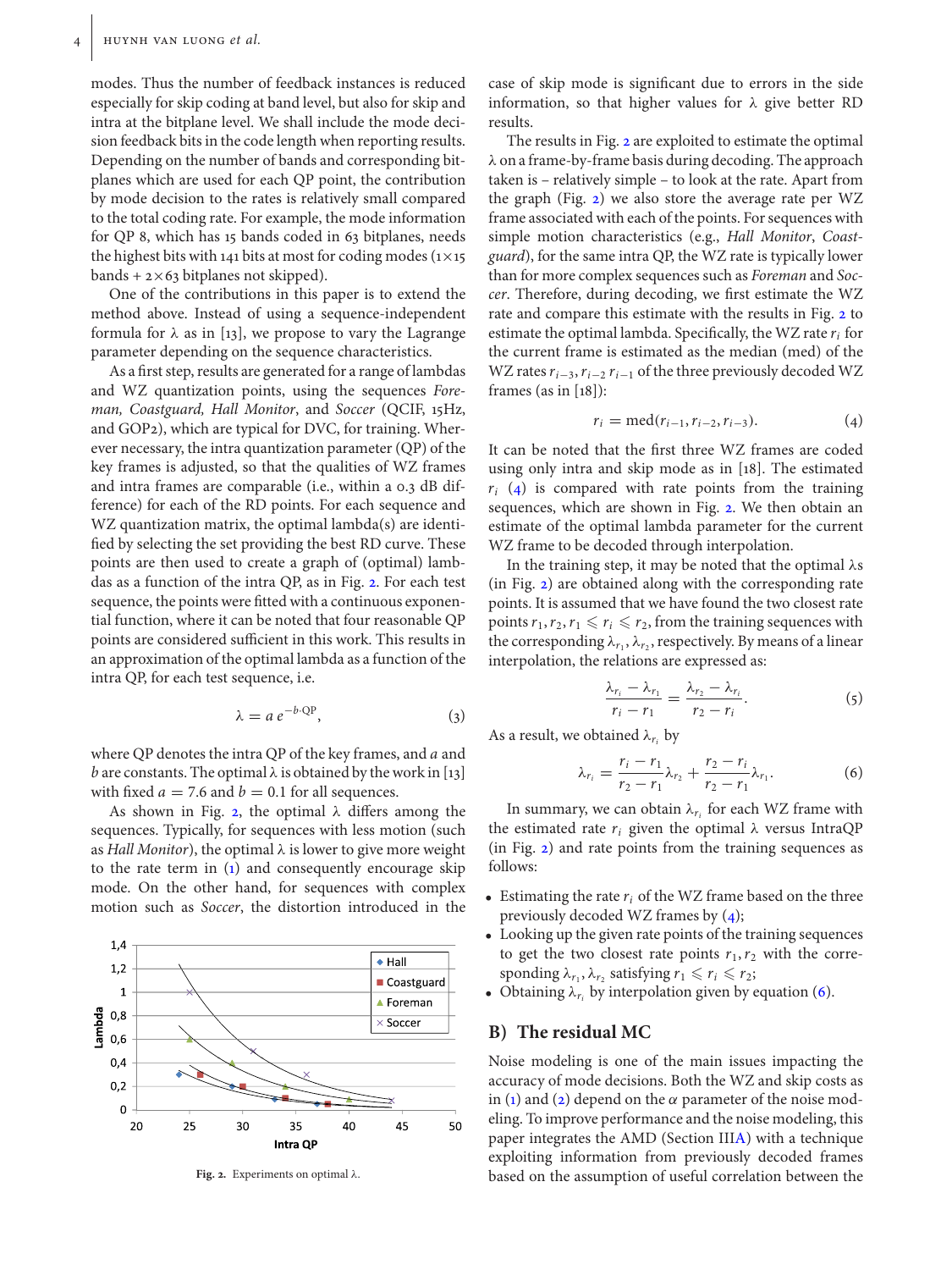

<span id="page-4-5"></span>**Fig. 3.** MSE (denoted OBMC) between the OBMC residue and the ideal residue versus MSE (denoted Motion) between the motion compensated residue and the ideal residue (for Frame 18 of Soccer).

previous and current residual frames [7]. This correlation was initially experimentally observed. This correlation can be expressed using the motion between the previous residue and the current residue, which we may hope to be similar to the motion between the previous SI and the current SI. This technique generates residual frames by compensating the motion between the previous SI frames and the current SI frame to the current residual frame to generate a more accurate noise distribution for noise modeling.

For a GOP of size two, let  $X_{2n-2\omega}$  and  $X_{2n}$  denote two decoded WZ frames at time  $2n - 2\omega$  and  $2n$ , where  $\omega$ denotes the index of the previously decoded  $\omega$ th WZ frame before the current WZ frame at time 2*n*. Their associated SI frames are denoted by *Y*2*n*−2<sup>ω</sup> and *Y*2*n*, respectively. For objects that appear in the previous and current WZ frames, we expect the quality of the estimated SI, expressed by the distribution parameter to be similar. We shall try to capture this correlation using MC from frame  $2n - 2\omega$  to frame 2*n*. The motion between two the SI frames provides a way to capture this correlation. Here, each frame is split into *N* non-overlapped 8  $\times$  8 blocks indexed by *k*, where  $1 \le k \le$ *N*. It makes sense to assume that the motion vector  $v_k$  of block *k* at position  $z_k$  between  $\overline{X}_{2n-2\omega}$  and  $\overline{X}_{2n}$  is the same as between  $Y_{2n-2\omega}$  and  $Y_{2n}$ . This is represented as follows:

<span id="page-4-0"></span>
$$
Y_{2n}(z_k) \approx Y_{2n-2\omega}(z_k + v_k). \tag{7}
$$

A motion compensated estimate of  $\overline{X}_{2n}$  based on the motion  $v_k$ ,  $\widehat{X}_{2n}^{MC}$ , can be obtained by

<span id="page-4-1"></span>
$$
\widehat{X}_{2n}^{MC}(z_k) = \widehat{X}_{2n-2\omega}(z_k + v_k), \tag{8}
$$

Based on the estimated SI frames  $Y_{2n-2\omega}$  and  $Y_{2n}$ , the vectors  $v_k$  are calculated using [\(7\)](#page-4-0) within a search range ( $\Phi$  of  $[16 \times 16]$  pixels) as

<span id="page-4-2"></span>
$$
v_k = \arg\min_{v \in \Phi} \sum_{\text{block}} (Y_{2n}(z_k) - Y_{2n-2\omega}(z_k + v))^2, \quad (9)
$$

where  $\sum_{\text{block}}$  is the sum over all pixel positions  $z_k$ . Thereafter,  $\widehat{X}_{2n}^{MC}$  is estimated by compensating  $\widehat{X}_{2n-2\omega}$  [\(8\)](#page-4-1) for the selected motion  $v$  [\(9\)](#page-4-2). Let  $R_{2n}$  denote the current residue at time 2*n*, generated by OBMC, and let  $\widehat{R}_{2n}^{MC}$  denote the motion compensated residue, where  $R_{2n}$  and  $\widehat{R}_{2n}^{MC}$  are

equivalent to  $R_0$  and  $R_1$  (Section [II,](#page-1-0) Fig. [1\)](#page-2-1). Other motion estimation techniques may also be applied, e.g. OF [17]. In the tests (Section [IV\)](#page-5-0), we shall apply both OBMC and OF.  $\widehat{R}_{2n}^{MC}$  can be estimated from  $\widehat{X}_{2n}^{MC}$  and  $Y_{2n}$  as follows:

<span id="page-4-3"></span>
$$
\widehat{R}_{2n}^{MC}(z_k) = \widehat{X}_{2n}^{MC}(z_k) - Y_{2n}(z_k). \tag{10}
$$

Finally, the compensated residue is obtained by inserting [\(8\)](#page-4-1) in  $(i)$ 

<span id="page-4-4"></span>
$$
\widehat{R}_{2n}^{MC}(z_k) = \widehat{X}_{2n-2\omega}(z_k + v_k) - Y_{2n}(z_k). \tag{11}
$$

A motion compensated residue  $\widehat{R}_{18}^{MC}$  [\(11\)](#page-4-4) is predicted based on the decoded frame  $X_{2n-2}$  and the motion v between the SI frames  $Y_{2n}$  and  $Y_{2n-2}$ . To show the efficiency of the proposed technique, we calculate a difference between the motion compensated residue and an ideal residue calculated by  $X_{2n} - Y_{2n-2}$  and compared this with a difference between the OBMC residue and the ideal residue. Figure [3](#page-4-5) illustrates the frame by frame mean-square error (MSE) for *Soccer* (key frames QP=26) in order to compare the MSE between the OBMC residue and the ideal residue with the MSE between the motion compensated residue, denoted Motion, and the ideal residue. The MSE for Motion in Fig. [3](#page-4-5) is consistently smaller than the MSE of the OBMC, i.e. the Motion residue is closer to the ideal residue than the OBMC residue.

### <span id="page-4-6"></span>**C) The AMD MORE2SI codec**

In order to further enhance the RD performance and test AMD, we shall also integrate AMD into the state-of-theart, but also more complex, MORE2SI codec [7], which is based on the SING2SI scheme [17] additionally employing motion and residual re-estimation and a generalized reconstruction (Fig. [4\)](#page-5-1). The MORE2SI scheme is here enhanced by integrating the AMD using the (decoder side) estimated rate of WZ frames to obtain a Lagrange parameter (Section II[IA\)](#page-2-2). Figure [4](#page-5-1) depicts the Adaptive Mode Decision MORE architecture using 2SI, which combines the powers of the MORE2SI scheme [7] and the AMD technique (Sections  $IIIA+B$  $IIIA+B$  $IIIA+B$ ) determining the three modes skip, arithmetic, or WZ coding of each bitplane. Initial experiments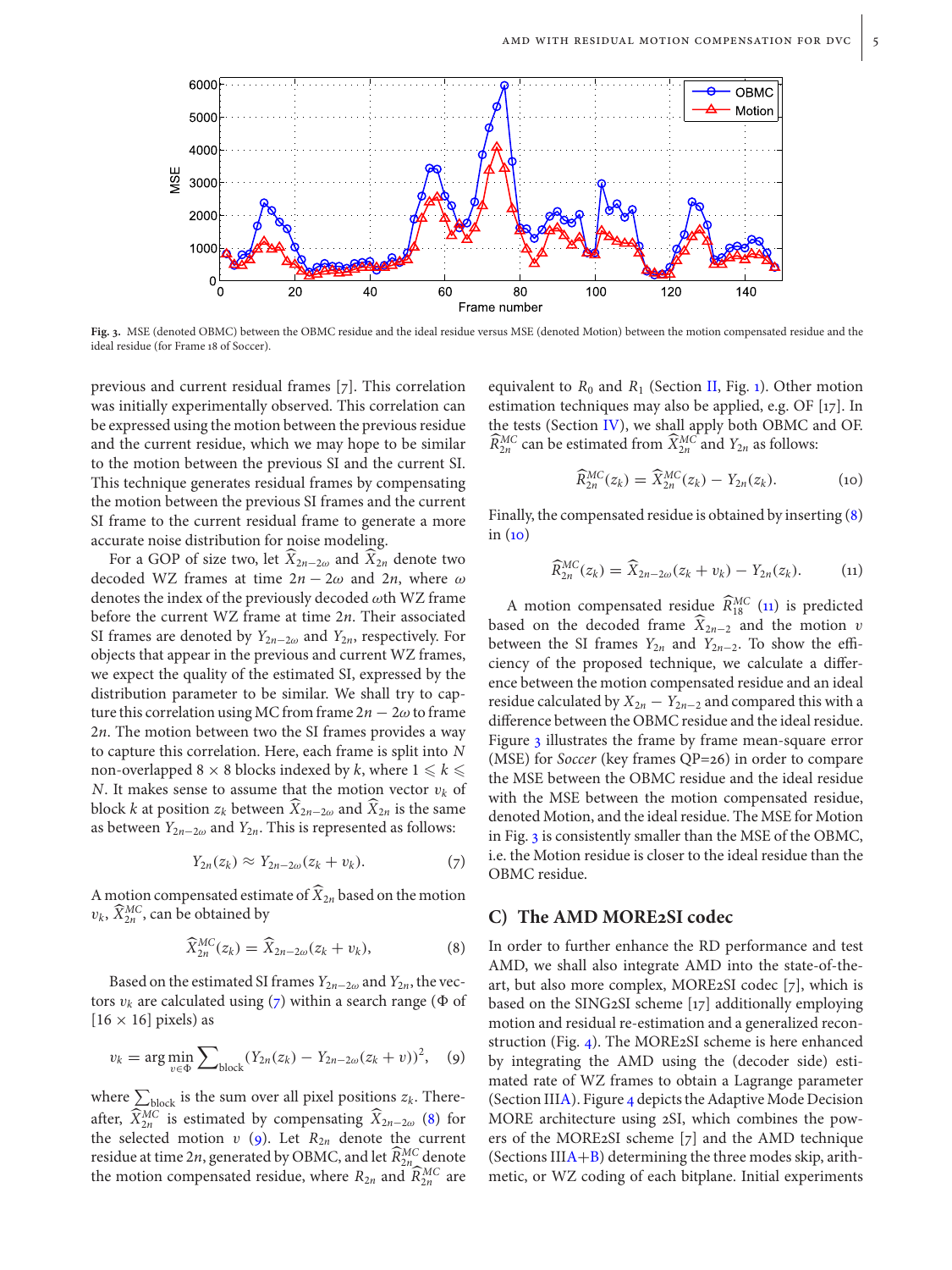

<span id="page-5-1"></span>**Fig. 4.** Adaptive mode decision MORE video architecture.

<span id="page-5-2"></span>Table 1. Bjøntegaard relative bitrate savings (%) and PSNR improvements (dB) over DISCOVER for WZ and all frames

|               |            | Relative bitrate savings (%) |       |       |       |       |           |       |            | PSNR improvements (dB) |      |      |      |      |           |      |  |
|---------------|------------|------------------------------|-------|-------|-------|-------|-----------|-------|------------|------------------------|------|------|------|------|-----------|------|--|
| Sequence      | Cross-band |                              | MD    |       | AMD   |       | AMDMotion |       | Cross-band |                        | MD   |      | AMD  |      | AMDMotion |      |  |
|               | WZ         | All                          | WZ    | All   | WZ    | All   | WZ        | All   | WZ         | All                    | WZ   | All  | WZ   | All  | WZ        | All  |  |
| Coast         | 11.61      | 4.08                         | 13.69 | 4.61  | 24.01 | 5.91  | 32.62     | 7.50  | 0.36       | 0.19                   | 0.41 | 0.22 | 0.65 | 0.27 | 0.85      | 0.34 |  |
| Foreman       | 14.19      | 5.98                         | 16.88 | 6.95  | 21.57 | 8.42  | 24.47     | 9.46  | 0.65       | 0.33                   | 0.75 | 0.38 | 0.91 | 0.46 | 1.02      | 0.51 |  |
| Hall          | 8.59       | 2.55                         | 11.54 | 3.03  | 39.68 | 5.96  | 59.42     | 8.18  | 0.39       | 0.19                   | 0.51 | 0.22 | 1.39 | 0.41 | 1.91      | 0.56 |  |
| Mother        | 13.51      | 3.98                         | 21.14 | 5.44  | 44.75 | 8.31  | 57.58     | 10.04 | 0.49       | 0.22                   | 0.62 | 0.29 | 1.11 | 0.44 | 1.44      | 0.53 |  |
| <b>Silent</b> | 17.33      | 5.77                         | 22.94 | 6.58  | 30.96 | 7.77  | 38.82     | 9.50  | 0.81       | 0.36                   | 1.02 | 0.40 | 1.29 | 0.48 | 1.52      | 0.58 |  |
| Soccer        | 26.72      | 14.64                        | 26.81 | 15.36 | 26.95 | 15.49 | 29.78     | 16.97 | 1.33       | 0.73                   | 1.29 | 0.75 | 1.28 | 0.75 | 1.42      | 0.82 |  |
| <b>Stefan</b> | 2.32       | 1.15                         | 4.11  | 2.40  | 4.26  | 2.34  | 5.96      | 3.20  | 0.08       | 0.05                   | 0.15 | 0.12 | 0.17 | 0.12 | 0.26      | 0.17 |  |
| Average       | 13.47      | 5.45                         | 16.73 | 6.34  | 27.45 | 7.74  | 35.52     | 9.26  | 0.59       | 0.30                   | 0.68 | 0.34 | 0.97 | 0.42 | 1.20      | 0.50 |  |

are reported in Section [IV.](#page-5-0) It may be noted (Fig. [4\)](#page-5-1) that the MORE2SI scheme [7] applies OF as well as OBMC in the SI generation.

### <span id="page-5-0"></span>IV. PERFORMANCE EVALUATION

The RD performance of the proposed techniques are evaluated for the test sequences (149 frames of) *Coastguard, Foreman, Hall Monitor, Mother–daughter, Silent, Soccer,* and *Stefan*. In this work, the popular DVC benchmark sequences (QCIF, 15Hz, and GOP2) and only the luminance component of each frame are used for the performance evaluation and comparisons. The GOP size is 2, where odd frames are coded as key frames using H.264/AVC Intra and even frames are coded using WZ coding. Four RD points are considered corresponding to four predefined  $4 \times 4$  quantization matrices  $Q_1$ ,  $Q_4$ ,  $Q_7$ , and  $Q_8$  [4]. H.264/AVC Intra corresponds to the intra coding mode of the H.264/AVC codec JM 9.5 [19] in main profile. H.264/AVC Motion is obtained using the H.264/AVC main profile [19] exploiting temporal redundancy in an IBI structure. H.264/AVC No Motion denotes the H.264/AVC Motion but without applying any motion estimation. The proposed techniques are first integrated and tested in the cross-band DVC scheme in [6], using the AMD as in Section II[IA](#page-2-2) and combined with the residual MC, as in Section II[IB,](#page-3-0) denoted by AMD and AMDMotion, respectively. Results of the proposed techniques are compared with those of the cross-band [6] and the mode decision in [13] integrated in the cross-band [6], denoted by MD.

Table [1](#page-5-2) presents the average bitrate savings, which are calculated as the increase of rate by DISCOVER over the rate of proposed technique, and equivalently the average PSNR improvements using the Bjøntegaard metric [20] compared with the DISCOVER codec for WZ frames as well as for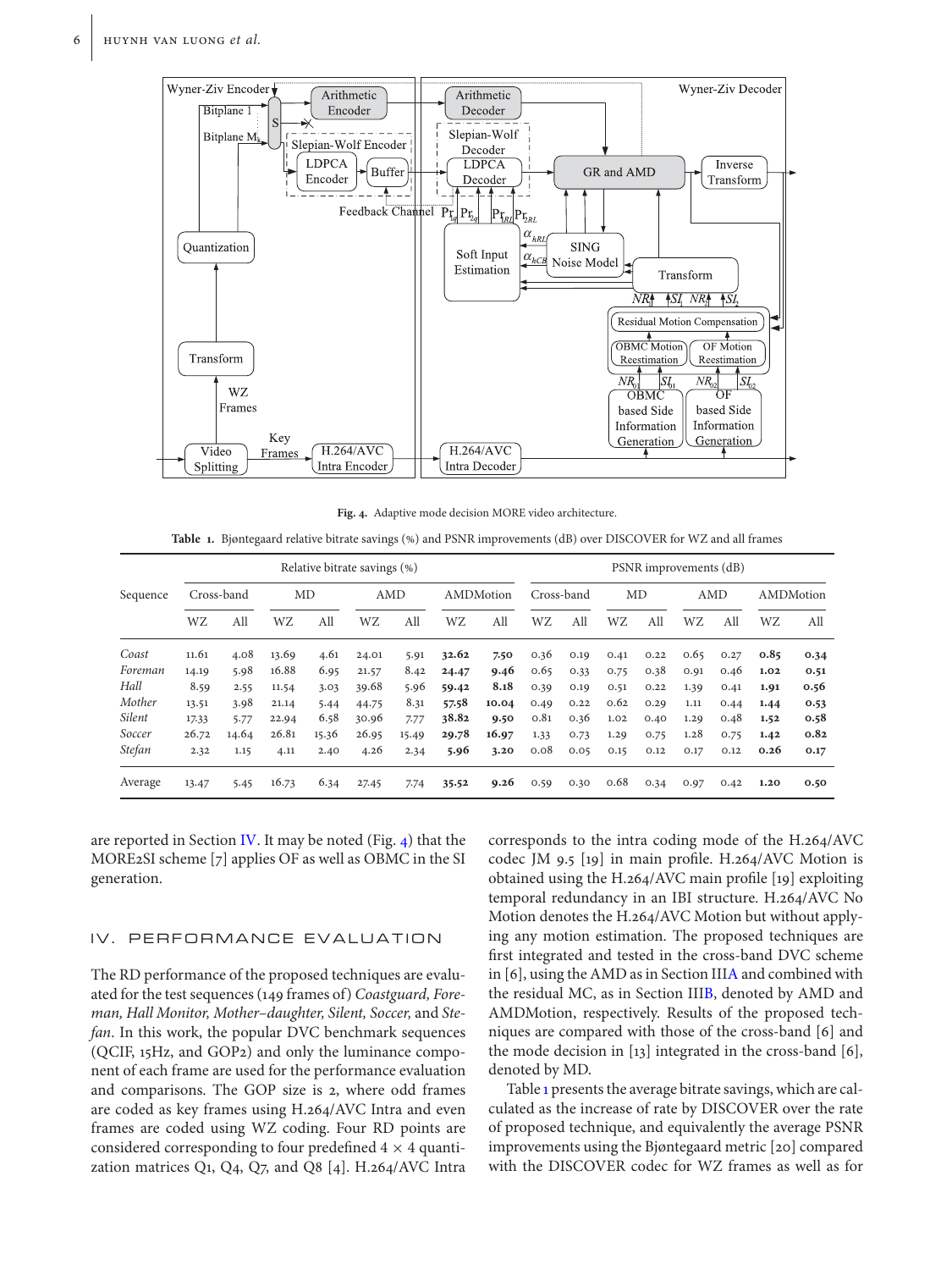

<span id="page-6-0"></span>**Fig. 5.** PSNR versus rate for the proposed codecs. (a) *Hall Monitor*, WZ frames, (b) *Hall Monitor*, all frames, (c) *Mother–daughter*, WZ frames, (d) *Mother–daughter*, all frames, (e) *Coastguard*, WZ frames, (f) *Silent*, WZ frames.

all frames. Compared with DISCOVER, the average bitrate saving for the proposed AMDMotion scheme is 35.5 and 9.26 (or equivalently the average improvement in PSNR is 1.2 and 0.5 dB) for WZ frames and all frames, respectively. Comparing AMDMotion with AMD, the AMDMotion scheme improves from 27.5% (0.97 dB) to 35.5% (1.2 dB) the average relative bitrate saving on WZ frames. In particular, the performance improvement is  $59.4\%$  (1.91 dB) and 8.18% (0.56 dB) for WZ frames and all frames for the low motion *Hall Monitor* sequence. Compared with the mode decision in [13], AMD outperforms MD [13] with average relative bitrate savings of  $27.5\%$  (0.97 dB) and  $7.74\%$ ( $0.42$  dB) compared with 16.7 and  $6.34\%$  on WZ frames and all frames. Average bitrate savings (Bjøntegaard) of 22.1  $(0.61$  dB) and  $3.8\%$   $(0.2$  dB) are observed on WZ frames and all frames, compared with the cross-band [6]. In these comparisons, it may be noted that LDPCA feedback bits is, as usual, not included, but the mode decision feedback bits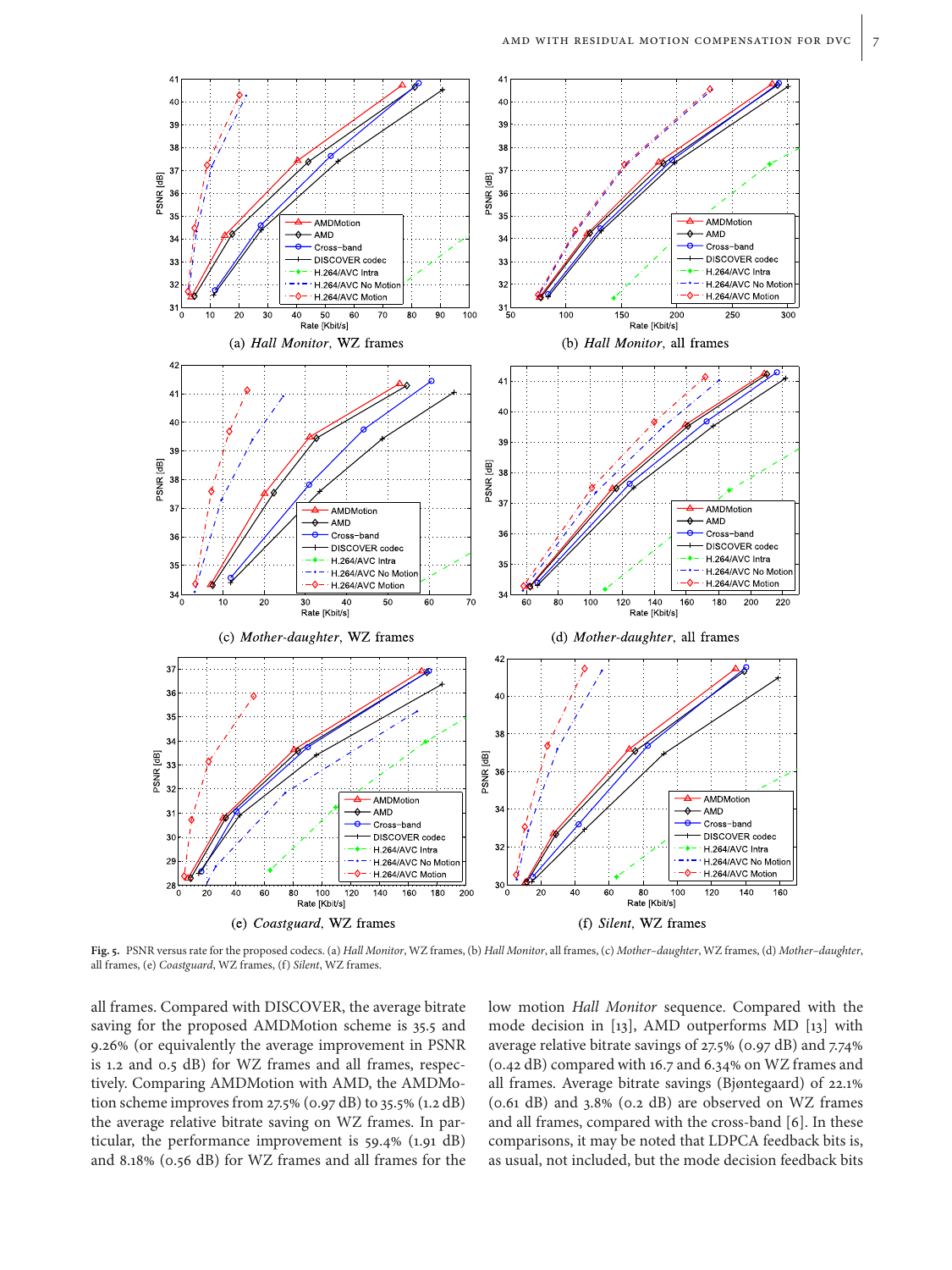| Sequence |       |             | Relative bitrate savings (%) |       |           | PSNR improvements (dB) |             |      |             |      |           |      |  |
|----------|-------|-------------|------------------------------|-------|-----------|------------------------|-------------|------|-------------|------|-----------|------|--|
|          |       | <b>SING</b> | <b>MORE</b>                  |       | MORE(AMD) |                        | <b>SING</b> |      | <b>MORE</b> |      | MORE(AMD) |      |  |
|          | WZ    | All         | WZ                           | All   | WZ        | All                    | WZ          | All  | <b>WZ</b>   | All  | WZ        | All  |  |
| Foreman  | 35.43 | 13.63       | 74.03                        | 26.22 | 74.03     | 26.09                  | 1.52        | 0.75 | 3.00        | 1.43 | 2.93      | 1.41 |  |
| Hall     | 22.71 | 5.52        | 36.21                        | 8.05  | 55.85     | 8.82                   | 0.99        | 0.40 | 1.42        | 0.58 | 1.95      | 0.61 |  |
| Soccer   | 62.70 | 32.83       | 101.75                       | 50.15 | 100.16    | 49.46                  | 2.70        | 1.51 | 4.19        | 2.26 | 4.18      | 2.23 |  |
| Coast    | 24.98 | 7.70        | 44.44                        | 12.90 | 45.59     | 12.88                  | 0.41        | 0.22 | 0.65        | 0.27 | 0.85      | 0.34 |  |
| Average  | 36.46 | 14.92       | 64.10                        | 24.33 | 68.91     | 24.31                  | 1.49        | 0.76 | 2.47        | 1.22 | 2.58      | 1.22 |  |

<span id="page-7-0"></span>Table 2. Bjøntegaard relative bitrate savings (%) and PSNR improvements (dB) over DISCOVER for WZ and all frames.

for MD, AMD, and AMDMotion are included. As described in Section II[IA](#page-2-2) , only 1 bit is used to code skip mode at band level. If the mode is not a band level skip mode, even using the simple binary two bit code to signal the bit-plane mode contributes few bits compared with bits required by WZ coding of the bit-plane. Thus in comparison with crossband and DISCOVER, the codecs using the new mode decision, MD, AMD, and AMDMotion furthermore require fewer LDPCA feedback requests as the skip and arithmetic coding modes do not invoke these requests.

The RD performance of the proposed AMD and AMD-Motion codecs and H.264/AVC coding is also depicted in Fig. [5](#page-6-0) for WZ frames and all frames. The AMDMotion codec gives a better RD performance than H.264/AVC Intra coding for all the sequences except *Soccer* and *Stefan* and also better than H.264/AVC No Motion for *Coastguard*. Furthermore, the proposed AMDMotion codec improves performance in particular for the lower motion sequences *Hall Monitor*, *Silent*, and *Mother–daughter* and lower rate points, e.g. Q1 and Q4, which are closer to the H264/AVC Motion and No Motion. In general, the RD performance of the AMDMotion codec clearly outperforms those of the cross-band scheme [6] and DISCOVER [4].

Furthermore, we performed an initial experiment by integrating the AMD technique with the recent advanced MORE2SI codec [7] to test the performance experimentally. As the MORE2SI codec significantly improved both SI and noise modeling, the coding mode selected for higher rates is dominantly the WZ mode. Consequently, the results for MORE(AMD) are relatively improved the most at lower bitrates. For the higher bitrates, the results are expected to be close to those of the MORE2SI version. Therefore, the initial experiments were only conducted using the Adaptive Mode Decision MORE scheme (Section II[IC\)](#page-4-6) by integrating the AMD for the RD points with the lowest rate. AMD is used for two RD points for *Hall Monitor* and one for *Foreman*, *Soccer*, and *Coastguard* (Section II[IC\)](#page-4-6). The resulting codec called MORE(AMD) only applies skip mode and WZ coding mode (without considering intra mode). It achieved 68.9 in average bitrate saving (or equivalent the average improvement in PSNR is 2.6 dB) on WZ frames for GOP2 improving the  $64.1\%$  of MORE( $2\text{SI}$ ) (Table  $2$ ). For all frames GOP2, the MORE(AMD) gained  $23.1\%$  in average bitrate saving (or equivalent the average improvement in PSNR is 1.2 dB). The improvement over  $MORE(2SI)$  [7]



<span id="page-7-1"></span>Fig. 6. PSNR versus rate for the proposed DVC schemes for *Hall* on WZ frames.

was mainly achieved by a significant improvement of the RD performance for the low motion sequence *Hall Monitor* with an average bitrate saving of 55.8% (1.9 dB) to the  $36.2\%$  (1.4 dB) achieved by the MORE( $2SI$ ) scheme [7]. The performance of SING [17] is also given for comparison. The RD performance of the proposed MORE(AMD) and other DVC codecs as well as H.264/AVC coding is also depicted in Fig. [6](#page-7-1) for *Hall Monitor* for WZ frames. The code length obtained by replacing LDPCA coding with the Ideal Code Length (ICL) (Fig. [6\)](#page-7-1), i.e. summing log of the inverse of the soft input values used to decode, is also given (MORE(AMD)) ICL. This may be interpreted as the potential gain in performance if a better Slepian-Wolf coder than LCPCA is developed and used.

#### V. CONCLUSION

AMD DVC with residual MC was introduced to efficiently utilize skip, intra, and WZ modes based on rate estimation and combined with a more accurate correlation noise estimate. The AMD was based on the estimated rate to more accurately determine the modes during decoding. Moreover, the residual MC generated an additional residue to take advantage of correlation between the previously decoded and current noise residues. Experimental results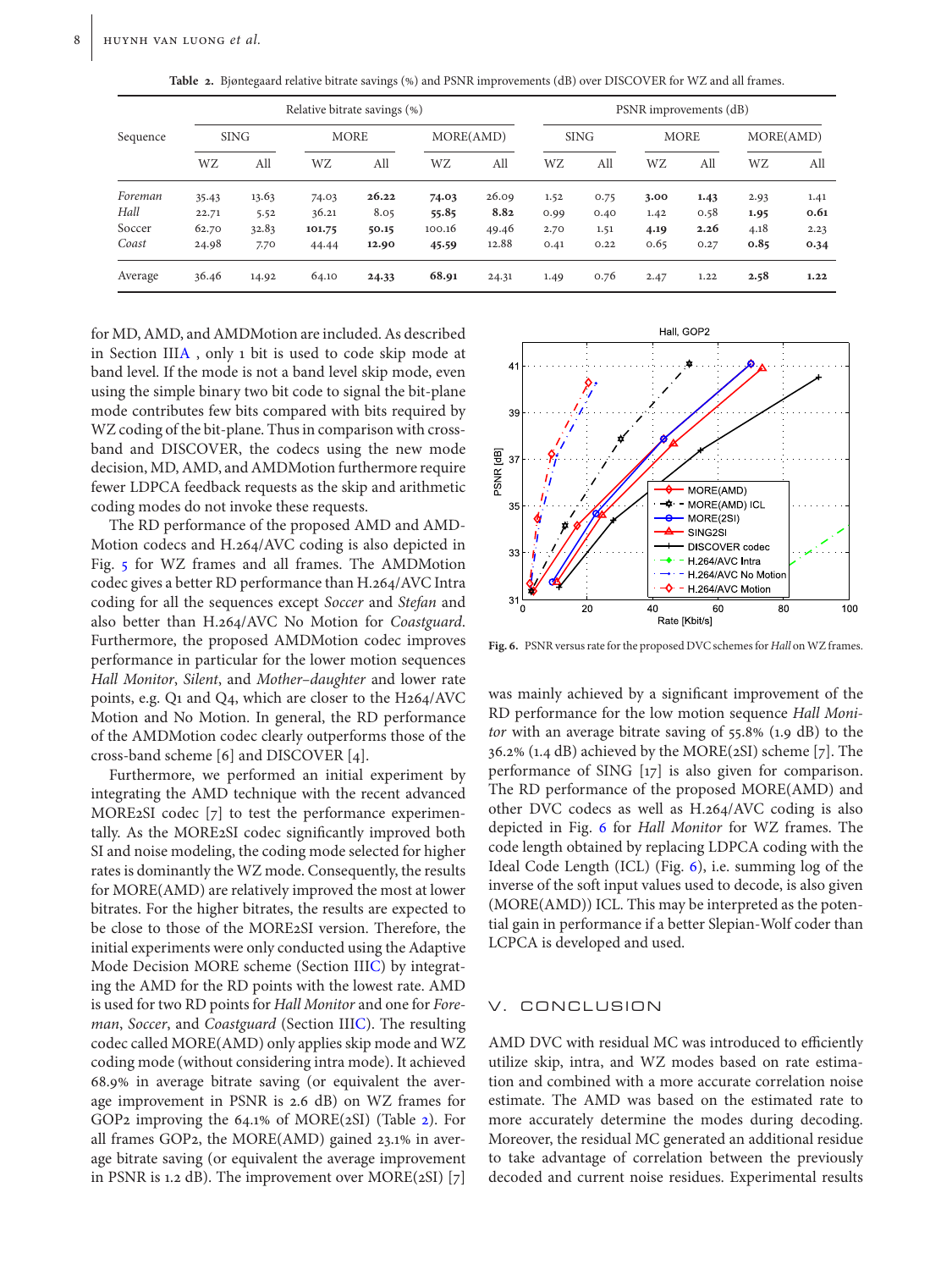show that the coding efficiency of the proposed AMDMotion scheme can robustly improve the RD performance of TDWZ DVC without changing the encoder. For a GOP size of 2 the average bitrate saving of the AMDMotion codec is 35.5 and 9.26 (or equivalently the average improvement in PSNR is 1.2 and 0.5 dB) on WZ frames and all frames compared with the DISCOVER codec. Furthermore, the MORE(AMD) codec integrating the AMD into the MORE codec, achieves 68.9% in average bitrate saving (or equivalently an average improvement in PSNR of 2.6 dB) on WZ frames for GOP2. The ICL result may be used to evaluate the potential for increased performance if SW coding is developed, which is more efficient than the LDPCA code applied.

#### REFERENCES

- [1] Slepian, D.; Wolf, J.K.: Noiseless coding of correlated information sources. IEEE Trans. Inf. Theory, **19** (4) (1973), 471–480.
- [2] Wyner, A.; Ziv, J.: The rate-distortion function for source coding with side information at the decoder. IEEE Trans. Inf. Theory, **22**, (1)  $(1976), 1-10.$
- [3] Girod, B.; Aaron, A.; Rane, S.; Rebollo-Monedero, D.: Distributed video coding. Proc. IEEE, **93** (1) (2005), 71–83.
- [4] Discover project. December 2007 [Online]. Available at: [http://www.](http://www.discoverdvc.org/) [discoverdvc.org/](http://www.discoverdvc.org/)
- [5] Martins, R.; Brites, C.; Ascenso, J.; Pereira, F.: Refining side information for improved transform domain Wyner–Ziv video coding. IEEE Trans. Circuits Syst. Video Technol., **19** (9) (2009), 1327–1341.
- [6] Huang, X.; Forchhammer, S.: Cross-band noise model refinement for transform domain Wyner–Ziv video coding. Signal Process.: Image Commun., **27** (1) (2012), 16–30.
- [7] Luong, H.V.; Rakêt, L.L.; Forchhammer, S.: Re-estimation of motion and reconstruction for distributed video coding, IEEE Trans. Image Process., **23** (7) (2014), 2804–2819.
- [8] Ascenso, J.; Pereira, F.: Low complexity intra mode selection for efficient distributed video coding, in *IEEE Int. Conf. on Multimedia; Expo*, New York, USA, June 2009.
- [9] Lee, C.-M.; Chiang, Z.; Tsai, D.; Lie, W.-N.: Distributed video coding with block mode decision to reduce temporal flickering. EURASIP J. Adv. Signal Process., **2013** (177) (2013), 1–13.
- [10] Verbist, F.; Deligiannis, N.; Satti, S.; Schelkens, P.; Munteanu, A.: Encoder-driven rate control; mode decision for distributed video coding. EURASIP J. Adv. Signal Process, **2013** (56) (2013), 1–25.
- [11] Slowack, J.; Skorupa, J.; Mys, S.; Lambert, P.; Grecos, C.; Van de Walle, R.: Distributed video coding with decoder-driven skip, in *Proc. Mobimedia*, Septemer 2009.
- [12] Chien, W.J.; Karam, L.J.: Blast: bitplane selective distributed video coding. Multimed. Tools Appl., **48** (3) (2010), 437–456.
- [13] Slowack, J. et al.: Rate-distortion driven decoder-side bitplane mode decision for distributed video coding. Signal Process.: Image Commun., **25** (9) (2010), 660–673.
- [14] Petrazzuoli, G.; Cagnazzo, M.; Pesquet-Popescu, B.: Novel solutions for side information generation and fusion in multiview dvc. J. Adv. Signal Process., **2013** (17) (2013), 1–17.
- [15] Luong, H.V.; Slowack, J.; Forchhammer, S.; Cock, J.D.; Van de Walle, R.: Adaptive mode decision with residual motion compensation for

distributed video coding, in *Picture Coding Symp.*, San Jose, USA, December 2013.

- [16] Varodayan, D.; Aaron, A.; Girod, B.: Rate-adaptive codecs for distributed source coding. EURASIP Signal Process., **23** (11) (2006), 3123–3130.
- [17] Luong, H.V.; Rakêt, L.L., Huang, X.; Forchhammer, S.: Side information and noise learning for distributed video coding using optical flow and clustering. IEEE Trans. Image Process., **21**(12) (2012), 4782–4796.
- [18] Slowack, J.; Skorupa, J.; Deligiannis, N.; Lambert, P.; Munteanu, A.; Van de Walle, R.: Distributed video coding with feedback channel constraints. IEEE Trans. Circuits Syst. Video Technol., **22** (7) (2012), 1014–1026.
- [19] Joint Video Team (JVT) reference software. [Online]. Available at: <http://iphome.hhi.de/suehring/tml/index.htm>
- [20] Bjøntegaard, G.: Calculation of average PSNR differences between RD curves, VCEG Contribution VCEG-M33, April 2001.

**Huynh Van Luong** received the M.Sc. degree in Computer Engineering from the University of Ulsan, Korea in 2009. He received the Ph.D. degree with the Coding and Visual Communication Group in the Technical University of Denmark, Denmark in 2013. His research interests include image and video processing and coding, distributed source coding, visual communications, and multimedia systems.

**Søren Forchhammer** received the M.S. degree in Engineering and the Ph.D. degree from the Technical University of Denmark, Lyngby, in 1984 and 1988, respectively. Currently, he is a Professor with DTU Fotonik, Technical University of Denmark. He is the Head of the Coding and Visual Communication Group. His main interests include source coding, image and video coding, distributed source coding, distributed video coding, video quality, processing for image displays, communication theory, two-dimensional information theory, and visual communications.

**Jürgen Slowack** received the M.S. degree in Computer Engineering from Ghent University, Ghent Belgium, in 2006. From 2006 to 2012, he worked at Multimedia Laboratory, Ghent University – iMinds, obtaining the Ph.D. degree in 2010 and afterwards continuing his research as a postdoctoral researcher. Since 2012, he is working at Barco (Kortrijk, Belgium) in the context of video coding, streaming, networking, and transmission.

**Jan De Cock** obtained the M.S. and Ph.D. degrees in Engineering from Ghent University, Belgium, in 2004 and 2009, respectively. Since 2004 he has been working at Multimedia Laboratory, Ghent University, iMinds, where he is currently an Assistant Professor. In 2010, he obtained a post-doctoral research fellowship from the Flemish Agency for Innovation by Science and Technology (IWT) and in 2012, a post-doctoral research fellowship from the Research Foundation Flanders (FWO). His research interests include highefficiency video coding and transcoding, scalable video coding, and multimedia applications.